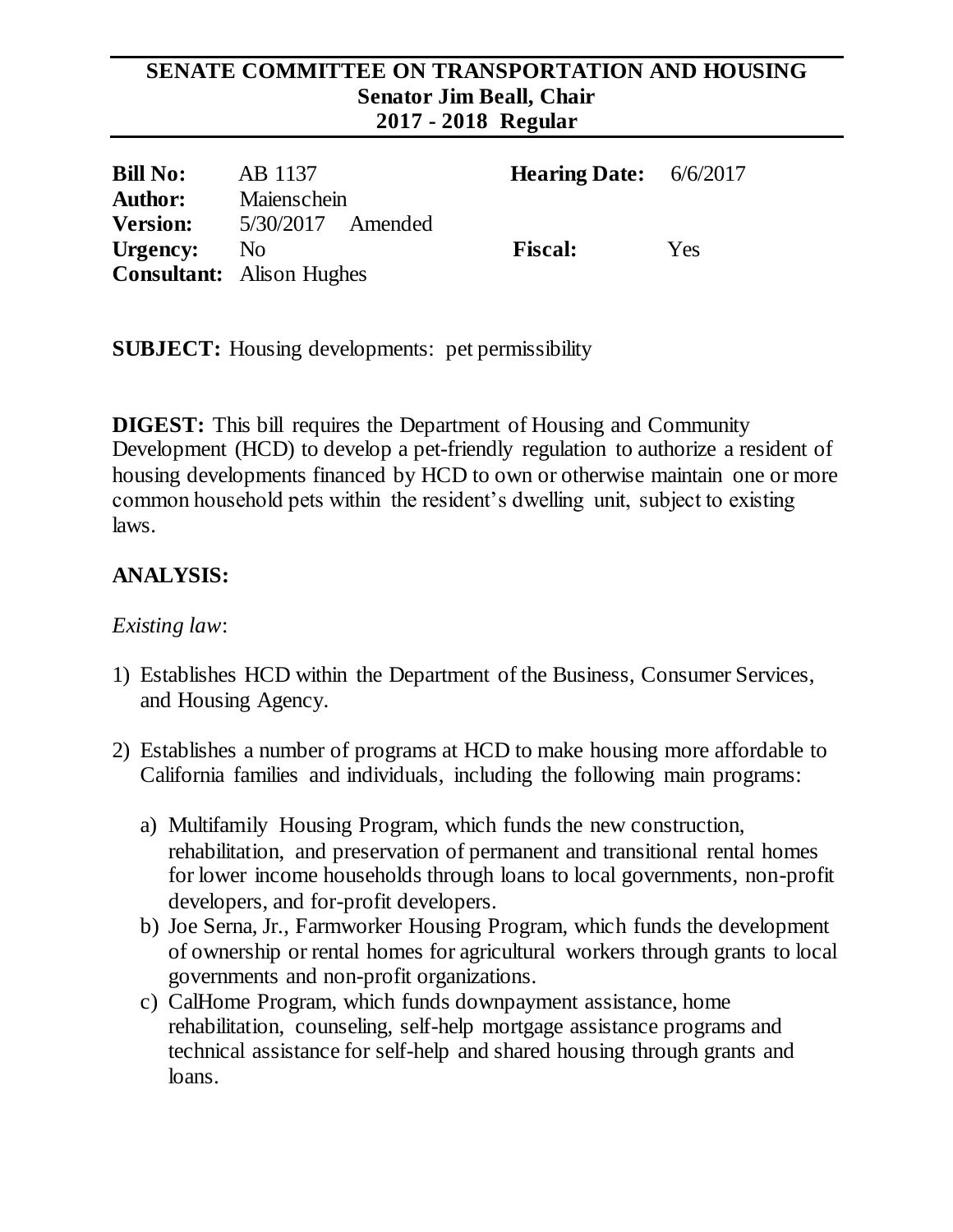### **AB 1137 (Maienschein) Page 2 of 4**

- 3) Requires reasonable accommodation for disabled persons, allowing individuals to have assistance to support animals through the Federal Fair Housing Act (FHA) and the California Fair Employment and Housing Act (FEHA).
- 4) Pursuant to federal law, requires the federal Department of Housing and Urban Development (HUD) to have pet-friendly requirements for the housing it supports. These requirements include a pet-friendly requirement for any housing development that serves elderly or disable people and is subsidized or insured by HUD. Any public housing development financed by HUD has a petfriendly requirement.
- 5) Requires, under the Mobilehome Residency Law, that no lease agreement entered into, modified, or renewed on or after January 1, 2001, shall prohibit a homeowner from keeping at least one pet within the park, subject to reasonable rules and regulations of the park.
- 6) Requires, under the Davis Sterling Common Interest Development Act, that no governing documents shall prohibit the owner of a separate interest within a common interest development from keeping at least one pet within the common interest development, subject to reasonable rules and regulations of the association.
- 7) Pursuant to federal law, allows public housing programs and housing programs to place reasonable limitations on the size, weight, and type of common household pets allowed in the project.

This bill:

- 1) Requires HCD to require each housing development financed after January 1, 2018 to authorize a resident of the housing development to own or otherwise maintain one or more common household pets within the resident's dwelling unit, subject to state laws, a pet-friendly regulation adopted by the department, and local government ordinances related to public health, animal control, and animal anticruelty.
- 2) Defines "common household pet" as a domesticated animal, such as a dog or cat, commonly kept in the home for pleasure rather than commercial purposes.
- 3) States that nothing shall be construed to limit or otherwise affect other statutes or laws that require reasonable accommodations to be made for an individual with a disability who maintains an animal to provide assistance, service, or support.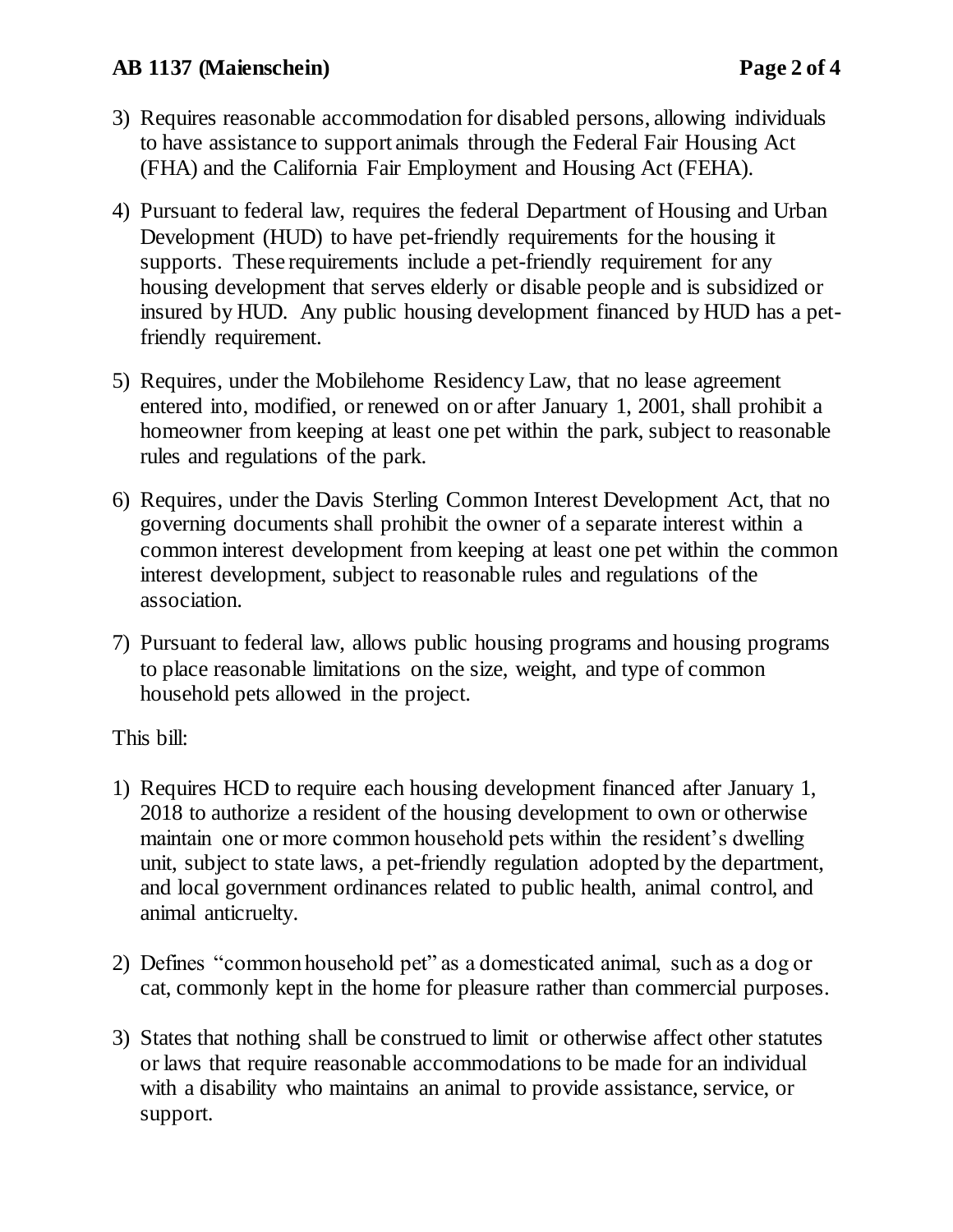### **COMMENTS:**

- 1) *Purpose of the bill*. According to the author, California's housing crisis has far reaching implications for household struggling with rising housing costs. One lesser known but growing impact is to put families in a position in which they must choose between keeping their household pet and keeping a roof over their head. This trend is especially pronounced in high cost housing markets where evictions are prevalent, housing demand is high, and the availability of petfriendly housing is severely limited. In these cases, often the only choice is for families relinquish their family pet to the local shelter. This bill seeks to address this dilemma for that portion of low-income households that are fortunate to live in housing financed by HCD.
- 2) *Background: pets in housing*. The high cost of housing has had a growing impact on families with pets. A lack of pet friendly housing options has put some pet owners in a position of choosing between keeping their household pet or keeping a roof over their head. According to the author, in Los Angeles, county shelters are filled past capacity with approximately 170,000 animals being taken every year. The American Society for the Prevention of Cruelty to Animals (ASPCA) Safety Net program recently found that over 30,000 dogs and cats are in Los Angeles shelters because their families surrendered them due to problems with housing.

Contributing to this problem is the increase in financial evictions across the state, particularly in high cost housing markets. This puts emotional strain on families and burdens county shelters. A lack of pet friendly housing options is regularly cited as a reason that families relinquish their pet to local shelters.

Pets provide social and health benefits to families and individuals that they live with. According to the Centers for Disease Control and Prevention, pets have positive impacts at nearly every stage of life. They influence social, emotional, and cognitive development in children and promote an active lifestyle. They also provide emotional support, improve moods, and contribute to the overall morale of their owners, and promote socialization among the elderly and disabled. Studies have also shown that people with pets tend to have lower blood pressure, cholesterol, and triglyceride levels.

Developers of affordable housing generally strive to address multiple aspects of a household's quality of life. The benefits provided by pets are consistent with goals to holistically address the social, economic, and health outcomes for residents of affordable housing. Not only does pet friendly housing promote